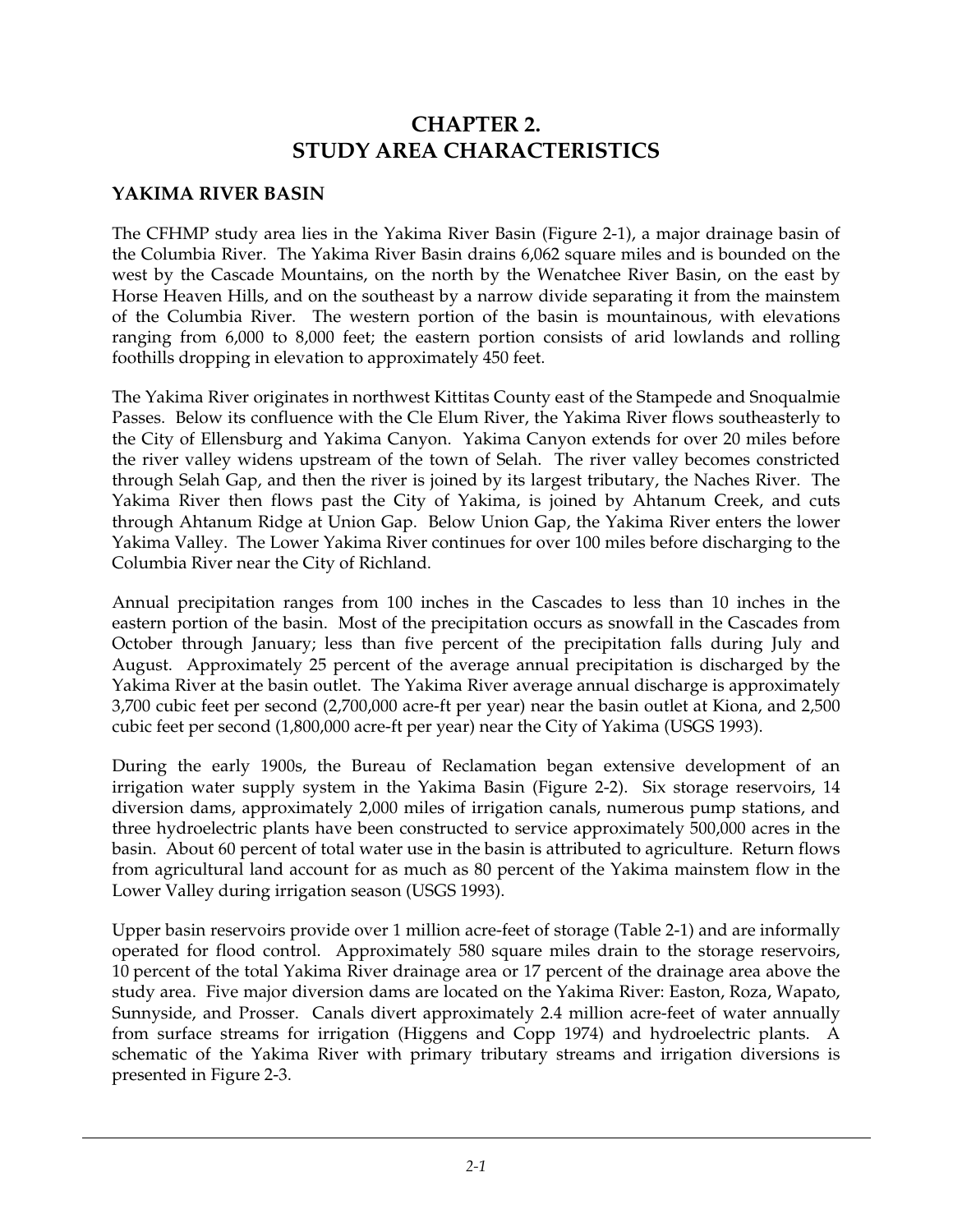| TABLE 2-1.<br>RESERVOIRS IN THE YAKIMA RIVER BASIN |                         |                       |                            |                                      |  |  |  |
|----------------------------------------------------|-------------------------|-----------------------|----------------------------|--------------------------------------|--|--|--|
| Reservoir<br>Name                                  | River                   | Year of<br>Completion | Drainage Area<br>(sq. mi.) | <b>Active Storage</b><br>(acre-feet) |  |  |  |
| <b>Bumping Lake</b>                                | <b>Bumping River</b>    | 1910                  | 69.3                       | 33,700                               |  |  |  |
| Cle Elum Lake                                      | Cle Elum River          | 1933                  | 203.0                      | 436,900                              |  |  |  |
| Clear Lake                                         | North Fork Tieton River | 1914                  | Not available              | 5,300                                |  |  |  |
| Kachess Lake                                       | Kachess River           | 1912                  | 63.6                       | 239,000                              |  |  |  |
| Keechelus Lake                                     | Yakima River            | 1917                  | 54.7                       | 157,800                              |  |  |  |
| Rimrock Lake                                       | Tieton River            | 1925                  | 187.0                      | 198,000                              |  |  |  |
| SOURCE: FEMA 1994.                                 |                         |                       |                            |                                      |  |  |  |

Much of the Yakima River Basin is undeveloped, with large portions owned and controlled by federal, state, and tribal governments. Proper management of these lands is essential to ensure that flood problems in the study area are not exacerbated. Large federal land holdings include the Wenatchee National Forest, Snoqualmie National Forest, and the Department of Defense's Yakima Training Center. The State's DNR and WDFW administer a significant portion of the basin, and one of the largest land holdings is trust lands of the Yakama Indian Nation. Population centers and urban development are primarily along the Yakima River in the cities of Ellensburg, Yakima, and Richland.

#### **STUDY AREA LIMITS**

The CFHMP study area lies entirely within the Yakima River Basin and Yakima County. The County is Washington's second largest in area, encompassing 4,400 square miles, and is drained primarily by the Yakima River; the study area is in the center of the County, and includes the floodplain of the Yakima River from the northern County line to Union Gap, and the floodplain of the Naches River from its mouth upstream approximately 3.4 river miles to Twin Bridges on State Route (SR) 12. This study area was selected because it is the County's primary urban area. The CFHMP addresses flooding within the Yakima and Naches River floodplains. Flooding associated with tributary streams will be briefly discussed but the focus will be on the Yakima mainstem.

Because the varying characteristics of the Yakima River can alter the flooding patterns and flood problems vary along the river, the study area can be considered as three reaches: Yakima Canyon to Selah Gap, Selah Gap to the SR 24 bridge, and the SR 24 bridge to Union Gap. The physical characteristics of each reach are described below and summarized in Table 2-2.

## **Upper Reach—Yakima Canyon to Selah Gap**

The study area's upper reach begins in the Yakima River Canyon at the County line. From that point, the river meanders slightly through a narrow channel, with the floodplain confined by the railroad grade to the east and natural terrain features to the west. At Wenas Creek, the Yakima floodplain begins to open up into the Selah Valley.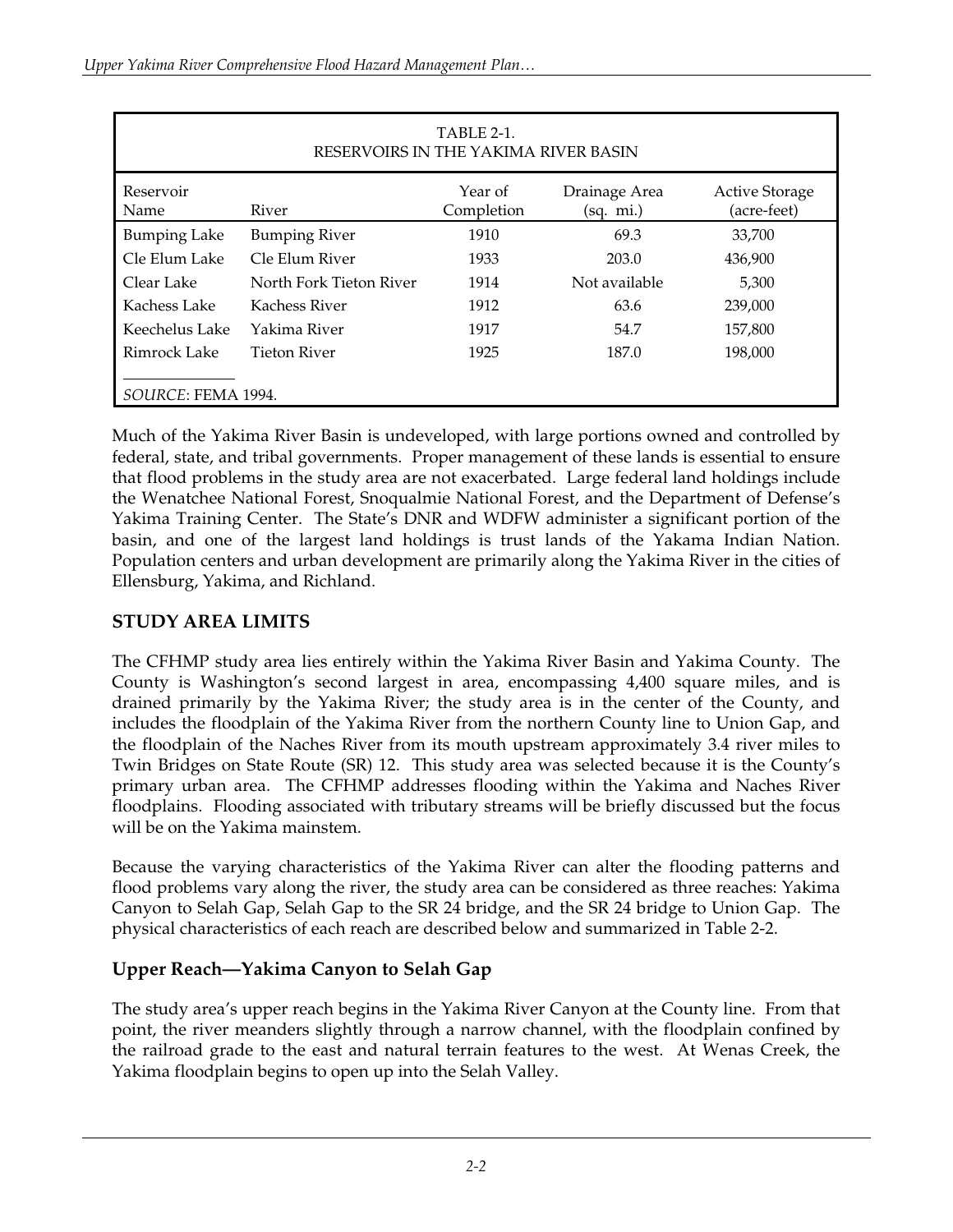Figure 2-3.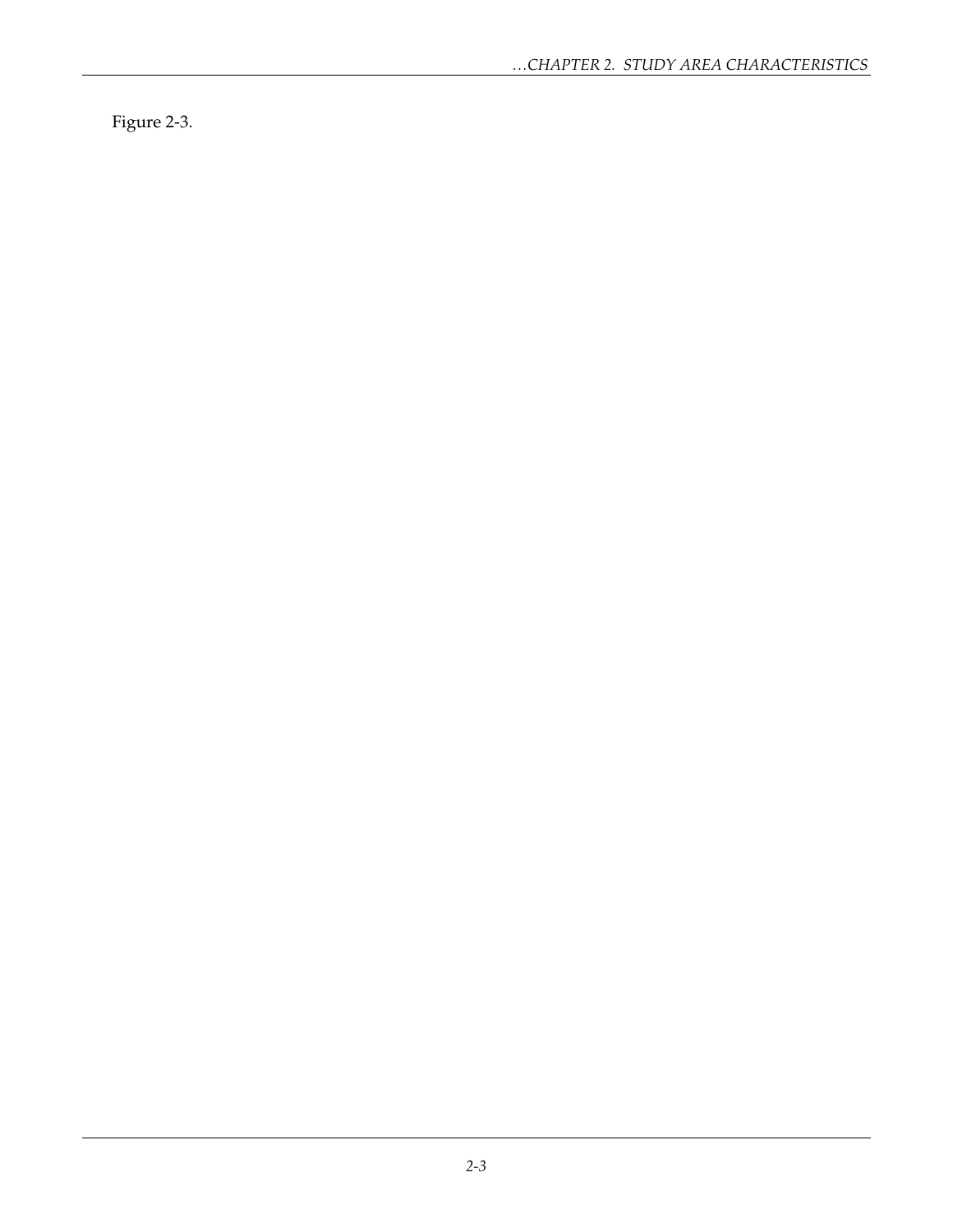| TABLE 2-2.<br>PHYSICAL CHARACTERISTICS OF YAKIMA RIVER REACHES IN CFHMP STUDY AREA                                                                                                                                                                  |                              |                                |                                |  |  |  |  |  |
|-----------------------------------------------------------------------------------------------------------------------------------------------------------------------------------------------------------------------------------------------------|------------------------------|--------------------------------|--------------------------------|--|--|--|--|--|
| Middle Reach<br>Lower Reach<br><u>Upper Reach</u><br>Yakima Canyon<br>Selah Gap to SR 24<br>SR 24 Bridge to<br>to Selah Gap<br><b>Union Gap</b><br><b>Bridge</b><br>Description                                                                     |                              |                                |                                |  |  |  |  |  |
| River Channel<br>Extent (river miles)<br>Length (miles)<br>Average Gradient (feet/mile)                                                                                                                                                             | 124.0 - 117.2<br>6.8<br>11.0 | $117.2 - 111.6$<br>5.6<br>15.4 | $111.6 - 107.0$<br>4.6<br>11.1 |  |  |  |  |  |
| Floodway<br>Average Width (feet)<br>Average Velocity (fps) <sup>a</sup>                                                                                                                                                                             | 1,160<br>5.8                 | 1,165<br>7.0                   | 1,860<br>5.0                   |  |  |  |  |  |
| 100-year Floodplain<br>Area $(a \csc^b)$<br>3,764<br>1,344<br>2,858<br>Average Width (feet)<br>5,125<br>4,570<br>1,980                                                                                                                              |                              |                                |                                |  |  |  |  |  |
| Average velocity for base flood flow (56,300 cfs at Parker).<br>a.<br>Floodplain area is based on the County's GIS system, which is being updated to reflect<br>$\mathbf{b}$ .<br>recent revisions to the 100-year floodplain.<br>SOURCE: FEMA 1994 |                              |                                |                                |  |  |  |  |  |

Below Wenas Creek, the Yakima River widens as it enters the Selah Valley below Harrison Road. The river meanders through the Selah Valley and is again constricted as it cuts through Yakima Ridge at Selah Gap, four miles downstream of Harrison Road.

The 100-year floodplain along this 6.8-mile reach covers approximately 3,764 acres and averages 4,570 feet in width. The average gradient is 11 feet per mile as the river flattens coming out of Yakima Canyon. Land use in the reach is mostly agricultural. Development pressure is primarily in East Selah and Pomona.

## **Middle Reach—Selah Gap to SR 24 Bridge**

The study area's middle reach begins below Selah Gap, where the Yakima River is joined by its largest tributary, the Naches River, and is confined by a federal levee system constructed following the 1933 flood. The middle reach includes the Yakima River floodplain south of the Naches River downstream to SR 24, in addition to the Naches River floodplain from its mouth to Twin Bridges; both the Yakima and Naches Rivers are confined in this reach by the federal levee system and natural features. The levee system, built to protect urban development in the City of Yakima and unincorporated Yakima County, has cut off many overflow channels that historically conveyed or stored floodwaters.

The 5.6-mile reach displays a slight meandering pattern. Its 15.4-foot-per-mile gradient is steeper than those of the upper and lower reaches, and its floodplain is narrower, averaging 1,980 feet in width. The Yakima and Naches River floodplain encompasses 1,344 acres and is primarily undeveloped between existing levees.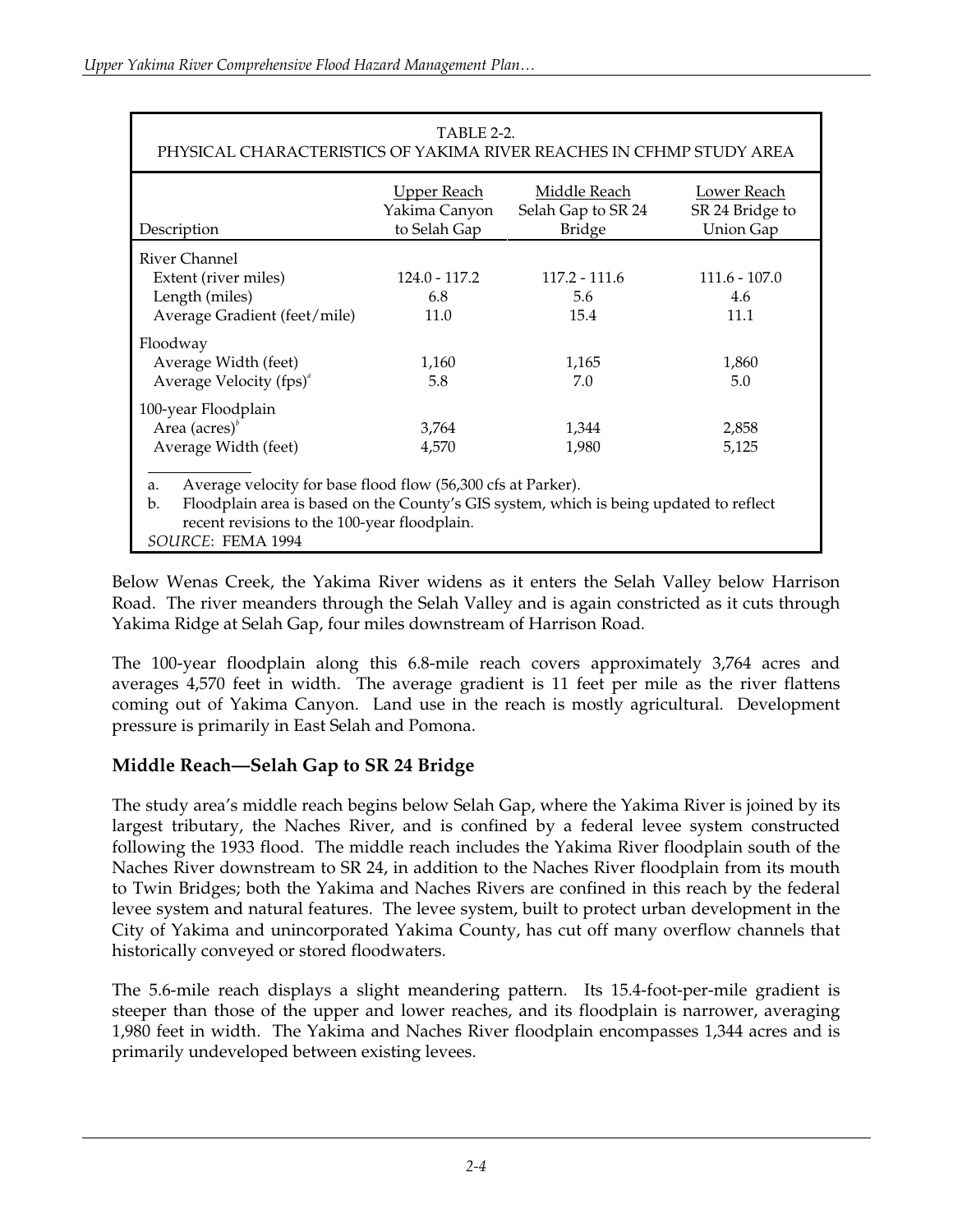# **Lower Reach—SR 24 Bridge to Union Gap**

The lower reach of the study area extends from SR 24 to Union Gap. As the river flows past SR 24, its floodplain widens to an average of 5,125 feet and the gradient flattens to 11.1 feet per mile. This reach has many gravel bars, indicating a history of sediment deposition. The river is confined by levees that extend downstream of SR 24 and provide various levels of protection. A right bank levee extends for approximately 1 mile downstream of SR 24 bridge; a left bank levee extends for approximately 2 miles downstream. Private levees have also been installed along this reach. Agriculture and undeveloped land are the primary land uses. The City of Yakima has a sewage treatment plant along the right bank. The City of Union Gap is west of the river near the end of this 4.6-mile study reach, where the river is again confined as it cuts through Ahtanum Ridge.

## **PHYSICAL CHARACTERISTICS**

## **Climate**

The climate in the Yakima River Basin varies from desert conditions in the southern lowlands to moist alpine conditions in the mountains. The Rocky Mountains to the east and north shield Yakima County from winter cold-air masses moving southward from Canada, resulting in moderate winters. To the west, the Cascade Mountains form a barrier to the easterly movement of moist air from the Pacific Ocean. This produces warm and dry summer months. The climate in the study area is classified as semi-arid.

Climate data for the City of Yakima (Table 2-3) are recorded at a National Weather Service station at the Yakima Airport. The city's mean annual rainfall is approximately 8 inches, and its mean annual snowfall is approximately 24 inches. The wettest month on record was December 1964, when the city received 4.16 inches of precipitation. Temperatures range from an average low of 20° F in January to an average high of 87° F in July. Approximately 50 percent of the annual precipitation falls between October and January, and 75 percent between October and March (Figure 2-4). The greatest amounts of snowfall occur in December and January. Snow can be expected by the first of December and generally remains on the ground for periods from a few days to six weeks between mid-December and late February.

# **Hydrology**

The Yakima River is the principal drainage feature in the study area, and several tributaries contribute sizable drainage areas. The largest tributary is the Naches River, which joins the Yakima near Selah. Smaller contributing streams include Wenas and Selah Creeks in the northern portion of the study area, and Ahtanum Creek in the southern portion near Union Gap.

The U.S. Geological Survey (USGS) and the U.S. Bureau of Reclamation collect river flow data on the Yakima and Naches Rivers. Three gauging stations near the study area are described in Table 2-4. The Yakima River at Umtanum station is north of the study area, 0.5 miles upstream from Umtanum Creek; the Yakima River at Parker station is south of the study area, 500 feet downstream of Sunnyside Dam; and the Naches River near North Yakima station is 0.6 miles upstream from the confluence of the Yakima and Naches Rivers. Table 2-5 summarizes daily average flows at these stations.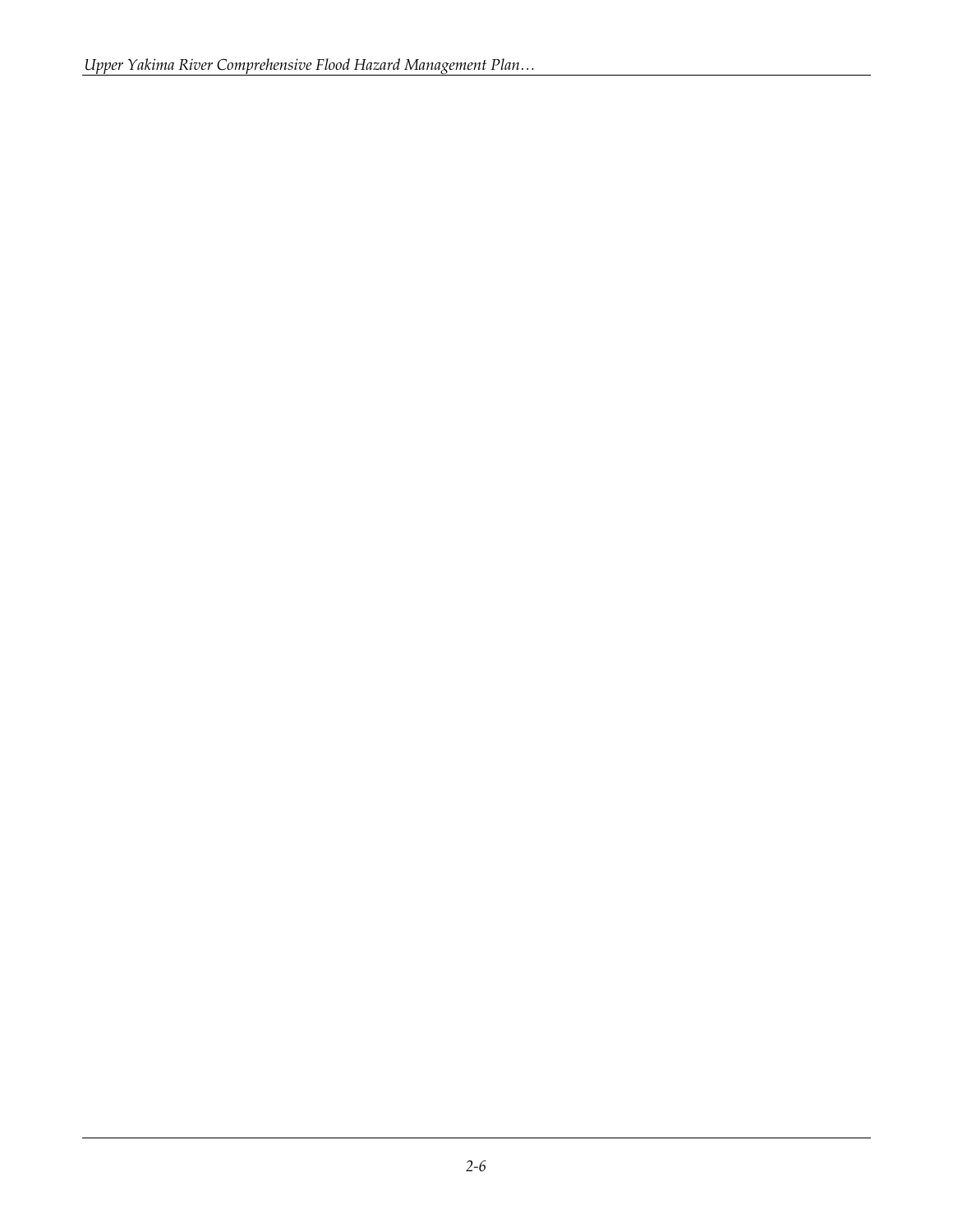

| TABLE 2-4<br>FLOW GAUGING STATIONS NEAR THE STUDY AREA |                                                                      |                                                                              |                                                                       |  |  |  |
|--------------------------------------------------------|----------------------------------------------------------------------|------------------------------------------------------------------------------|-----------------------------------------------------------------------|--|--|--|
| Station                                                | Yakima at Umtanum                                                    | Naches near North Yakima <sup>b</sup>                                        | Yakima near Parker"                                                   |  |  |  |
| Station No.                                            | 12484500                                                             | 12499000                                                                     | 12505000                                                              |  |  |  |
| Drainage<br>Area (sq. mi.)                             | 1,594                                                                | 1,106                                                                        | 3,660                                                                 |  |  |  |
| Location                                               | 10 miles south of<br>Ellensburg 0.5 miles<br>upstream of Umtanum Cr. | 0.6 miles upstream from the<br>confluence of the Naches<br>and Yakima Rivers | 1.3 miles east of Parker<br>500 feet downstream from<br>Sunnyside Dam |  |  |  |
| Period of<br>Record                                    | 1906 to present                                                      | 1895 to 1915, 1987 to present                                                | 1908 to present                                                       |  |  |  |
| Maximum<br>daily flow<br>(cfs/date)                    | 29,600/December 23, 1933                                             | 28,000/November 24, 1909                                                     | 65,000/December 23, 1933                                              |  |  |  |
| Minimum<br>daily flow<br>(cfs/date)                    | 139/October 3, 1915                                                  | 30/August 24, 1906                                                           | 0.60/June 11, 1977                                                    |  |  |  |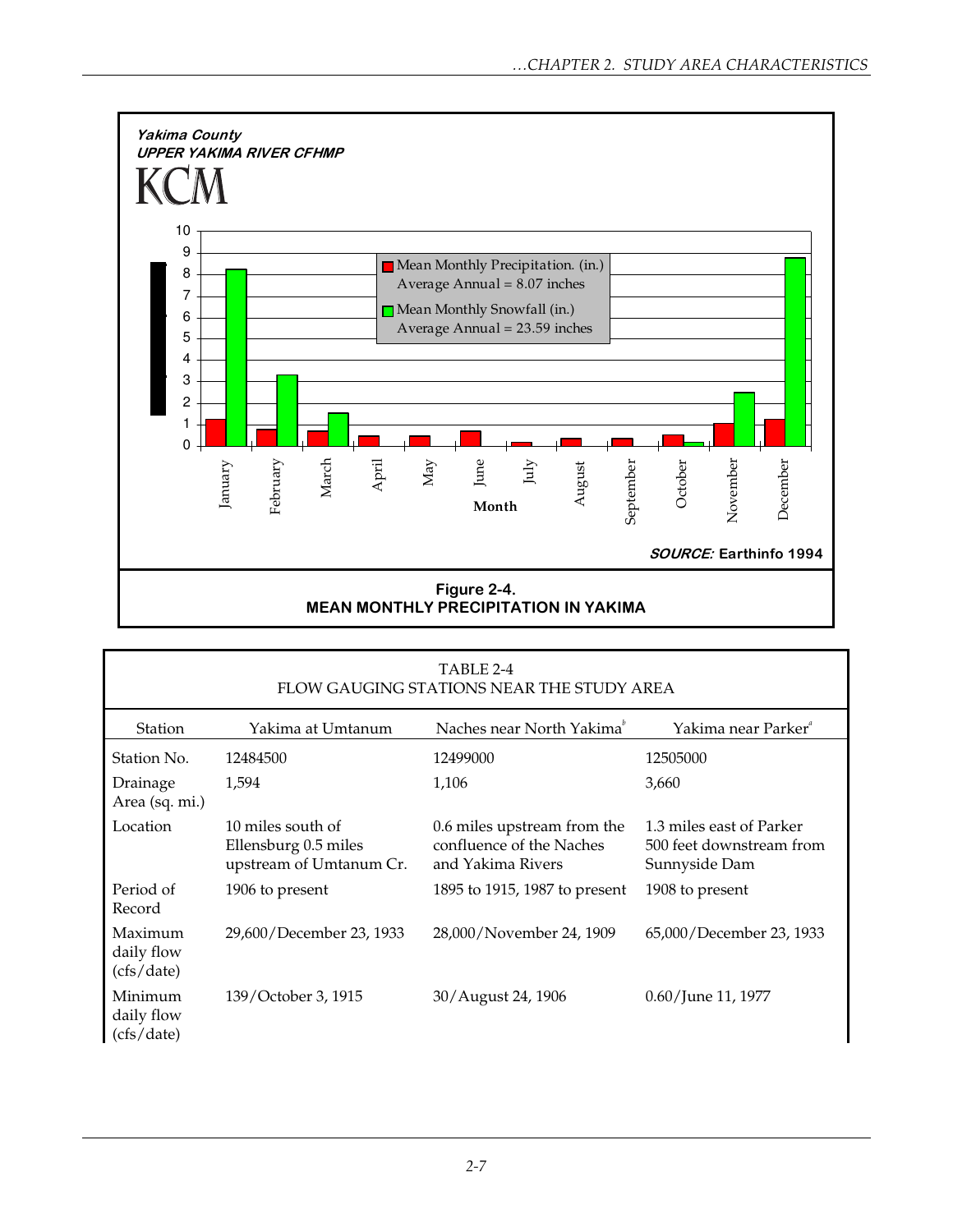*SOURCE*: USGS 1993.

| TABLE 2-5<br>SUMMARY OF DAILY AVERAGE FLOWS |            |                                                                     |            |                    |            |                    |  |
|---------------------------------------------|------------|---------------------------------------------------------------------|------------|--------------------|------------|--------------------|--|
|                                             |            | Yakima at Umtanum<br>Naches near North Yakima<br>Yakima near Parker |            |                    |            |                    |  |
|                                             | Daily Avg. | % of Avg.                                                           | Daily Avg. | % of Avg.          | Daily Avg. | $%$ of Avg.        |  |
| Month                                       | Flow (cfs) | Annual Flow                                                         | Flow (cfs) | <b>Annual Flow</b> | Flow (cfs) | <b>Annual Flow</b> |  |
|                                             |            |                                                                     |            |                    |            |                    |  |
| January                                     | 1,601      | 6                                                                   | 1,007      | 5                  | 3,045      | 10                 |  |
| February                                    | 1,697      | 5                                                                   | 847        | 4                  | 2,987      | 9                  |  |
| March                                       | 2,158      | 8                                                                   | 1,563      | 8                  | 3,330      | 11                 |  |
| April                                       | 3,375      | 11                                                                  | 2,825      | 14                 | 3,759      | 12                 |  |
| May                                         | 4,313      | 15                                                                  | 4,016      | 21                 | 5,000      | 17                 |  |
| June                                        | 3,940      | 13                                                                  | 3,467      | 17                 | 4,335      | 14                 |  |
| July                                        | 2,984      | 11                                                                  | 1,481      | 8                  | 1,098      | 4                  |  |
| August                                      | 2,857      | 10                                                                  | 442        | 2                  | 365        |                    |  |
| September                                   | 1,911      | 7                                                                   | 511        | 3                  | 363        |                    |  |
| October                                     | 1,089      | 4                                                                   | 589        | 3                  | 920        | 3                  |  |
| November                                    | 1,214      | 4                                                                   | 1,606      | 8                  | 2,144      | 7                  |  |
| December                                    | 1,717      | 6                                                                   | 1,343      | 7                  | 3,237      | 11                 |  |
| Annual                                      | 2,468      | 100                                                                 | 1,659      | 100                | 2,542      | 100                |  |
| SOURCE: EarthInfo 1994.                     |            |                                                                     |            |                    |            |                    |  |

Yakima River flow comes from snowmelt and rainfall on the eastern slope of the Cascade Mountains. Average flows are highest during the months of April, May, and June (Figure 2-5) as a result of spring snowmelt runoff. However, peak flood flows typically occur during the winter. Winter flood flows are associated with warm temperatures and rainfall on melting snowpack, and typically follow precipitation periods that have saturated soils, producing greater rates of runoff.

Reservoirs in the upper basin have been operated for flood control when deemed appropriate by the operators, and this has reduced winter flood flows. The reservoirs store water at times of high flow and release it for irrigation during spring and summer. This reduces flood flows in the winter and increases otherwise low flows in the summer.

# **Geology**

Dunne (1976) describes the geology in the study area as follows:

During the Pliocene epoch (2-12 million years ago) an ancestral Yakima River flowed from the Cascade Mountains across flat-lying basalt lava which had originated from great fissures in the earth's surface during the Miocene epoch (12-26 million years ago). In the vicinity of Yakima, mountain-building forces began to fold the lava into a series of parallel ridges and downwarps. As the lava beds were pushed up the river cut down through the ridges in a series of

 $\overline{a}$ a. This station has been maintained by the Bureau of Reclamation since 1978.

b. This station has been maintained by the Bureau of Reclamation since 1990.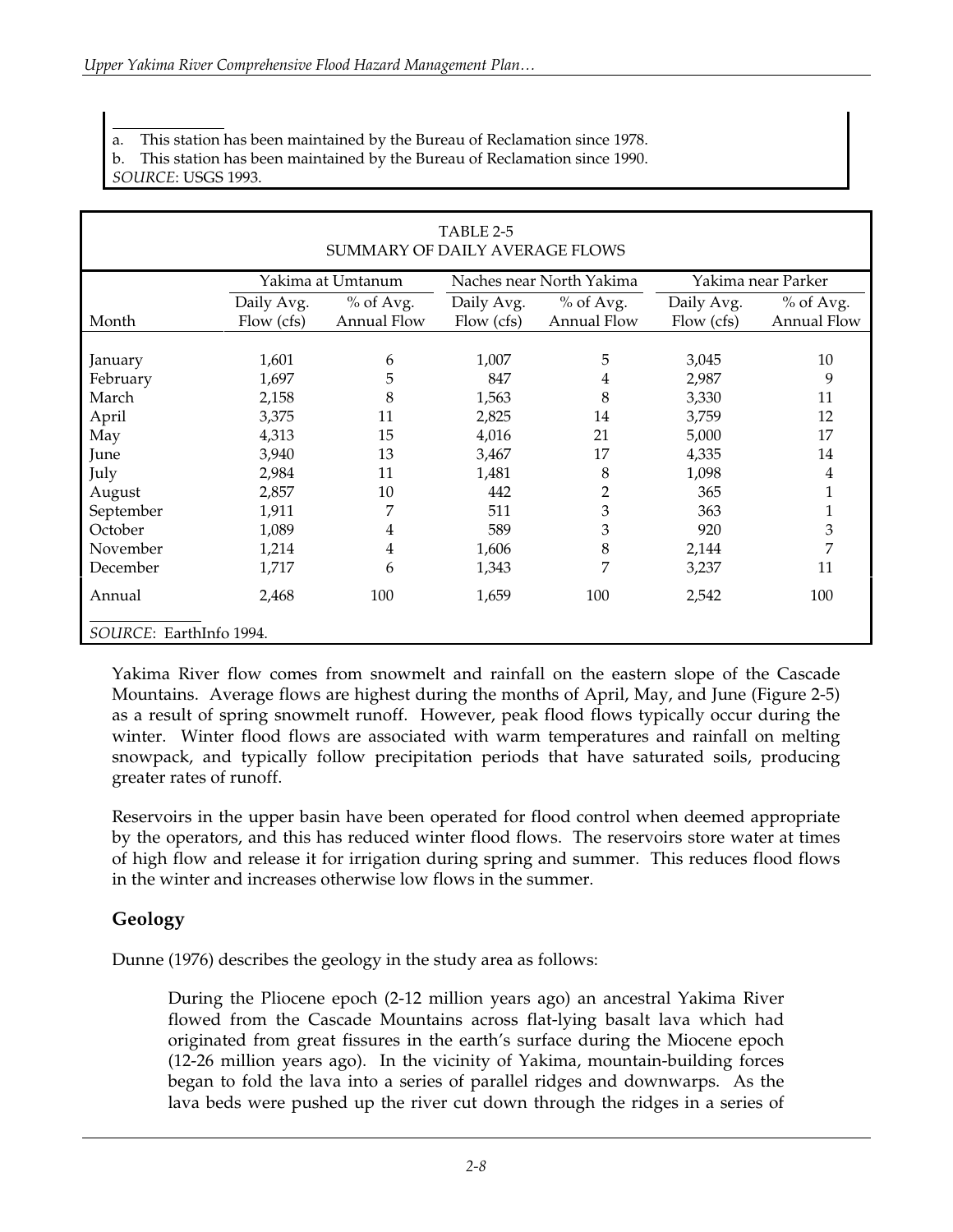narrow gaps. Downcutting kept pace with uplift. Yakima Ridge appeared to have risen more quickly than its southern neighbor, Ahtanum Ridge.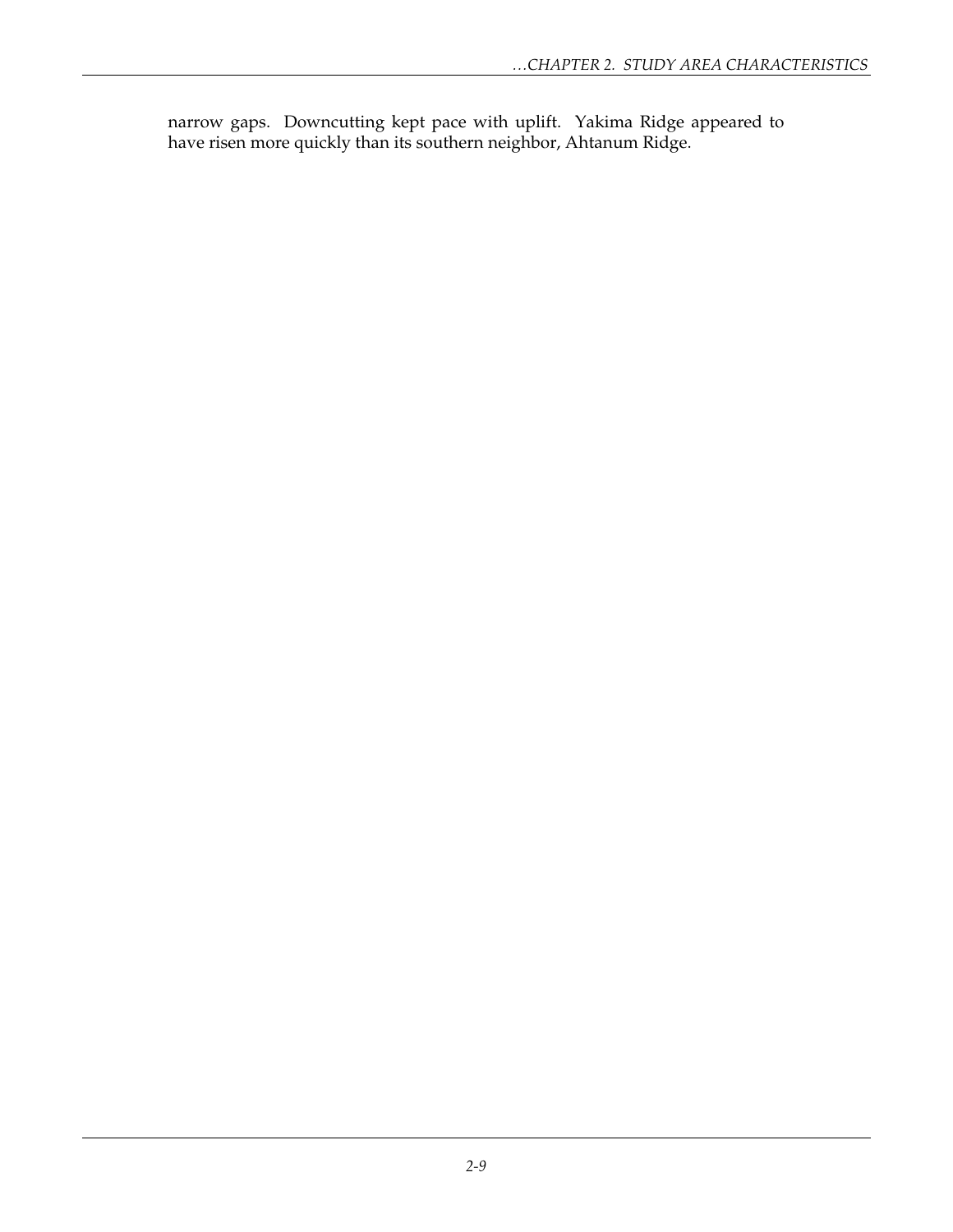

At the same time, large andesitic volcanoes in the mountains to the west were undergoing explosive eruptions and vast quantities of ash and volcanic agglomerates were fed into the Yakima Basin and carried downstream by the river. The sediments were deposited as thick layers in the downwarps between the rising basalt ridges. Erosion of the gaps also contributed coarse basaltic gravel to the accumulating deposits. These sediments are now called the Ellensburg formation and in the Moxee Valley are as much as 1,500 feet deep.

During the Pleistocene epoch (2 million to 10,000 years ago) the activity described above continued and glaciers advanced from the high Cascades down the Yakima Valley as far as Cle Elum. The Yakima River was swollen many times with glacial meltwater and large quantities of coarse gravelly sediment from the Naches and Upper Yakima basins. This Pleistocene sediment now covers the surface of the Moxee Valley in the vicinity of Yakima and consists of gravel derived from the basalt ridges together with a minor amount of granitic rocks from the Cascades.

Since the retreat of the Cascade glaciers, the river has cut down about 10 feet into its Pleistocene sediments leaving a terrace of sand and gravel covered by windblown silt along both sides of the valley. This terrace now defines a natural corridor within which the floodwaters are confined…. [The floodplain] is intricately laced with active and abandoned river channels which reflect the vigor with which the river has been migrating across its floodplain during the last few thousand years.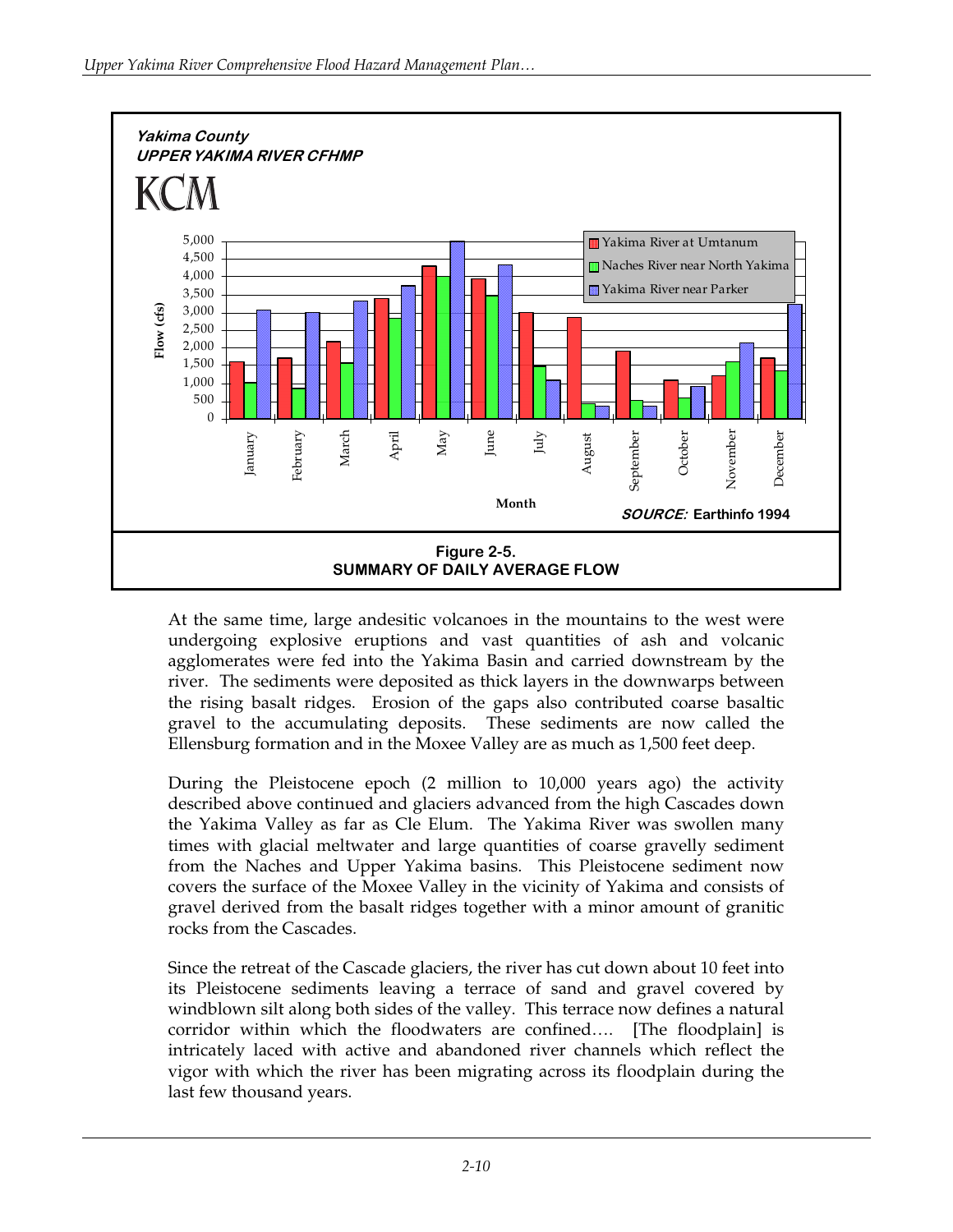Figure 2-6 shows the identified geologically hazardous areas in the study area. Geologically hazardous areas are lands that, because of their susceptibility to erosion, sliding, earthquake, or other geological events, pose public health and safety concerns for the siting of commercial, residential, or industrial development (WAC 365-195). These areas require protection under the GMA (see Chapter 6).

Alluvial fan, landslide, and steep slope hazard areas are shown in Figure 2-6. Alluvial fans are zones of sediment deposit near the mouths of streams that can experience debris flows and catastrophic flooding. One is located adjacent to Ahtanum Ridge. Steep slope hazards, identified by the U.S. Soil Conservation Service (SCS) in soil surveys, lie near the base of Yakima Canyon, along Yakima and Ahtanum Ridges, and adjacent to Wenas and Ahtanum Creeks. Landslide hazard areas are potentially subject to landslides due to a combination of geologic, topographic, and hydrologic factors; they can be found along the steep walls of tributary creeks and near Yakima and Ahtanum Ridges. A small percentage (8 percent) of the parcels within the floodplain are located in geologically hazardous areas (Table 2-6).

| <b>TABLE 2-6.</b><br>PARCELS CONTAINING CRITICAL AREAS IN THE CFHMP STUDY AREA                           |         |         |         |         |  |  |  |
|----------------------------------------------------------------------------------------------------------|---------|---------|---------|---------|--|--|--|
| Classification                                                                                           | Parcels | Percent | Acreage | Percent |  |  |  |
| Priority Species and Habitat Areas                                                                       | 638     | 55      | 7,063   | 87      |  |  |  |
| Wetlands                                                                                                 | 448     | 39      | 5,755   | 72      |  |  |  |
| Geologic Hazards                                                                                         | 92      | 8       | 1,150   | 19      |  |  |  |
| 100-Year Floodplain                                                                                      | 1,161   | 100     | 7.967   | 100     |  |  |  |
| Note: Percentages add to more than 100 percent because most parcels fall into more<br>than one category. |         |         |         |         |  |  |  |

## **Soils**

Most of the soils in or near the floodplain developed from transported materials. Watertransported soil deposits are present on the lower slopes of the ridges and on the benchlands, stream terraces, alluvial fans, lowlands, and stream bottoms. SCS soil maps delineate these areas as *map units* according to the predominant soil types. General map units typically include one or more major soil type and some minor soil types. Detailed map units represent areas dominated by one or more major soil of a specific classification. Along the floodplain, the primary soil types are Yakima loam, sandy loam, and gravelly sand loam. Yakima loam is characterized by stratified layers and beds of permeable gravel and sand at shallow depths. It contains minimal organic matter, and drainage through the soil is medium to very rapid. It is best suited for general farm crops. Detailed properties of soils are described in the SCS Soil Survey (SCS 1985).

# **Wetlands**

Wetlands, as defined in RCW 36.070A.030, are those areas inundated or saturated by surface water or ground water at a frequency and duration to support vegetation typically adapted for life in saturated soil conditions. Wetlands generally include swamps, marshes, bogs, and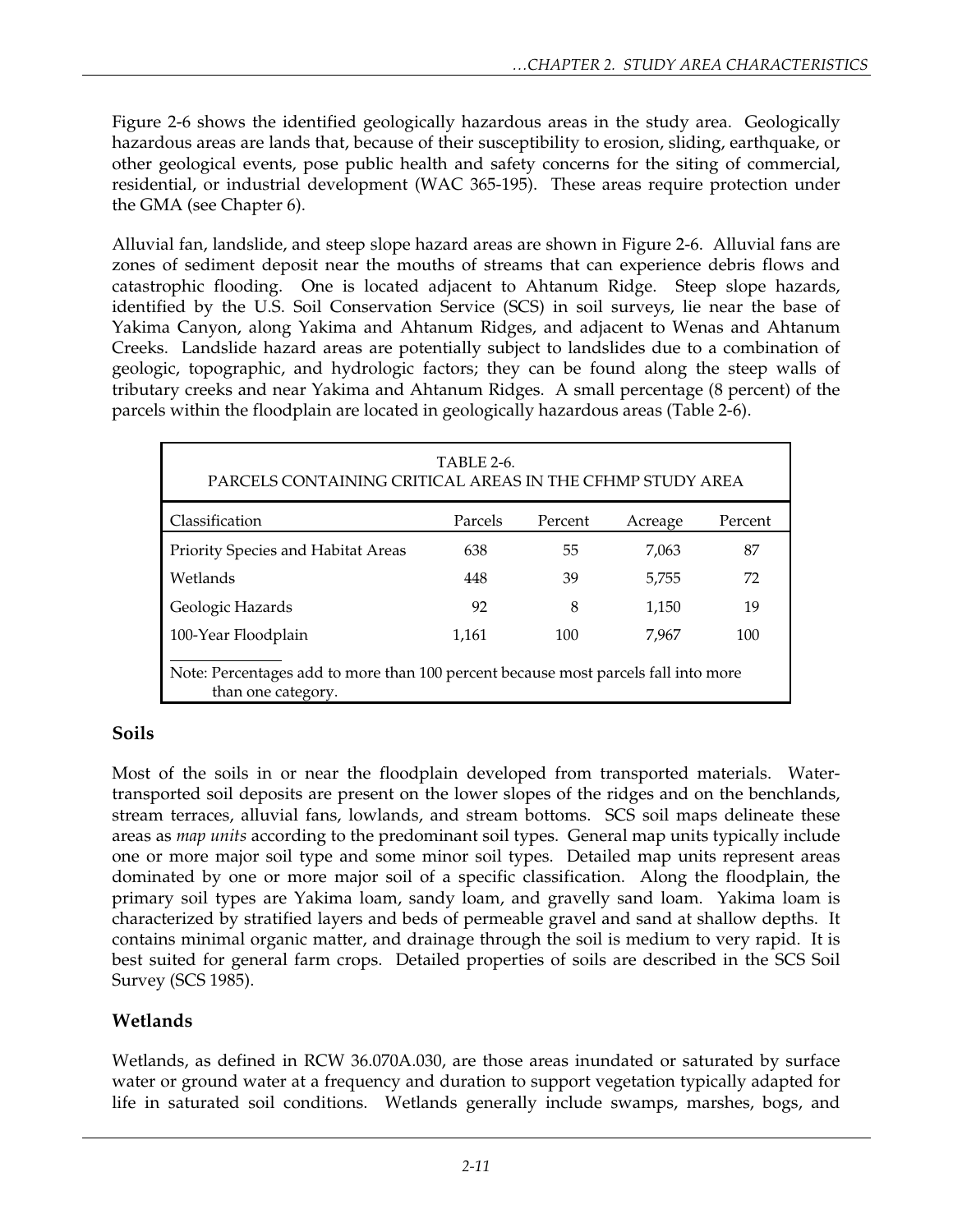similar areas. They may also include wetlands artificially created as mitigation for conversion of wetlands to other uses. Wetlands do not include artificial wetland areas that have been unintentionally created from irrigation, drainage ditches, grass-lined swales, canals, detention facilities, wastewater treatment facilities, farm ponds, or landscape amenities.

Wetlands are important to flood hazard management because they serve natural retention and detention functions. They store water above and below the ground surface, reducing the volume and velocity of floodwaters downstream and thus decreasing downstream erosion. Wetlands also improve water quality and provide habitat for a wide range of plants and animals. Maintaining wetlands, particularly those located in floodplains, is one of the most cost-effective ways to reduce the adverse effects of flooding and erosion and to support healthy ecosystems.

Results of a wetlands inventory completed in the Yakima Valley by the U.S. Fish and Wildlife Service as part of the National Wetland Inventory are shown in Figure 2-7. Wetlands are identified as *riverine, lacustrine*, and *palustrine*; these categories are the first level of a standard hierarchical classification system. Generally, a riverine system includes all wetlands and deep water habitats within a channel of continuously moving water. Lacustrine wetlands are larger than 20 acres, in a topographic depression or a dammed river channel, and lack trees, shrubs, persistent emergents, emergent mosses, and lichens. A palustrine system includes all nontidal wetlands dominated by trees, shrubs, persistent emergents, emergent mosses, or lichens, and all wetlands in tidal areas where salinity is below 0.5 percent. Riverine and palustrine systems are most prominent in the study area.

The wetland inventory identified 448 wetlands in the study area (see Table 2-6), ranging from 0.7 to 315 acres, with an average size of about five acres. Large wetlands are located primarily in the upper and lower study reaches along the river. The lower reach contains the largest percentage of parcels with wetlands, while the upper reach contains the largest total area of wetlands.

## **Fisheries and Wildlife**

Historically the Yakima River and its tributaries have provided rearing habitat for large numbers of trout and salmon. The river currently supports populations of spring and fall Chinook and coho salmon as well as steelhead. The number of these fish has drastically declined due to low stream flows, impassable dams, loss of habitat, and poor water quality. Poor water quality includes higher water temperatures and concentrations of pesticides, nutrients, and heavy metals in the water than in 1880. Prior to 1880, estimated anadromous fish runs exceeded half a million. In 1995, spring Chinook runs were at an all-time low of less than 700 fish. Suspected reasons for this decline include the following (USGS 1991):

- Poor fish passage around irrigation diversions
- Low stream flows, which limit rearing habitat and fish passage
- Flow fluctuations downstream of storage reservoirs, which affect rearing and spawning habitat
- Fine sediment deposition on spawning beds from agricultural runoff
- Agricultural return flows producing false attraction flows
- Prolonged flow augmentation resulting in degraded rearing habitat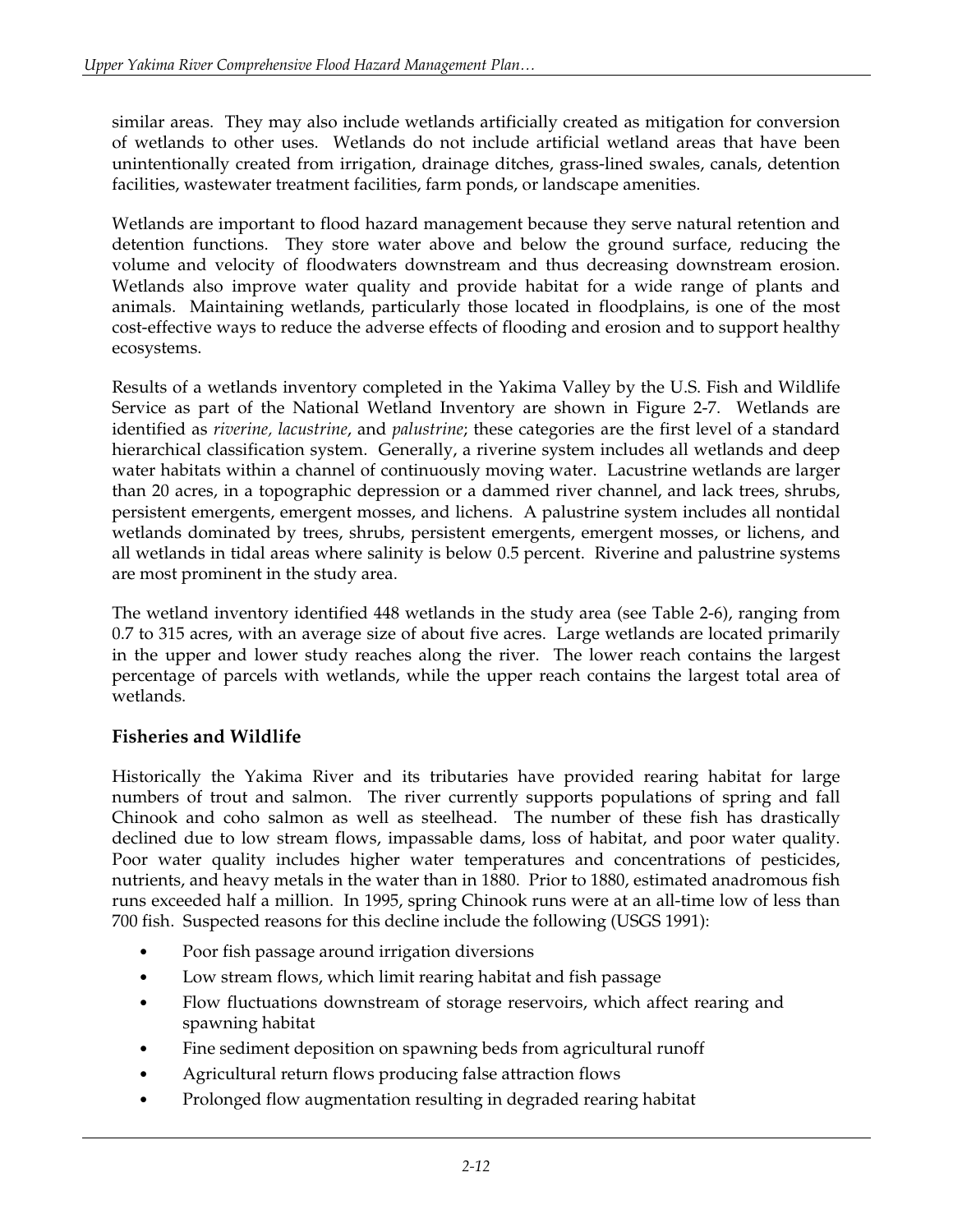- Loss of off-channel rearing habitat due to floodplain encroachment
- Excessive stream temperatures
- Pesticide concentrations above chronic exposure levels for fish
- Degradation of riparian cover due to grazing and agricultural activities.

Other possible contributors to this decline include the Columbia River dams, ocean fishing, major floodplain development, and reservoir construction within the basin.

The Yakima Basin is rich with wildlife. Big game species include mule deer and blacktail deer, elk, black bear, mountain lion, and mountain goat. Ring-necked pheasant, Hungarian partridge, chukar, bobwhite, valley quail, and other upland species are scattered throughout the basin. Canada goose, mallard, teal, and many other waterfowl are found in the lowland valleys. Mule deer and blacktail deer inhabit the river bottom lands along with other mammals, upland game birds, and considerable duck populations. Identified endangered or threatened species in the study area include the peregrine falcon. The study area is within their feeding range, but the falcons do not nest there.

Fish and wildlife habitat areas in the study area are shown in Figure 2-8. Under the GMA (see Chapter 6), the following areas require protection (WAC 365-190):

- Areas with which endangered, threatened, and sensitive species have a primary association
- Habitats and species of local importance
- Commercial and recreational shellfish areas
- Kelp and eelgrass beds; herring and smelt spawning areas
- Naturally occurring ponds of less than 20 acres and their submerged aquatic beds that provide fish or wildlife habitat
- Waters of the state
- Lakes, ponds, streams, and rivers stocked with game fish by a government or tribal entity
- State natural area preserves and natural resource conservation areas.

Riparian areas along floodplains provide a variety of wildlife habitat. As seen in Figure 2-8, wildlife habitat areas are spread throughout the floodplain. Over 85 percent of the parcel acreage with in the 100-year floodplain lies within habitat areas (Table 2-6).

#### **Vegetation**

Differences in elevation, exposure to sun, and soil provide conditions for a variety of plant species across the Yakima River Basin. Southern and western exposure promote sparse native vegetation cover and drought-resistant species. These exposures experience the most severe wind and water erosion, so soils are generally shallow. Plant cover on northern and eastern slopes is more abundant. These exposures have greater soil depths and a greater concentration of organic matter.

Within the semi-arid climate of the study area, the dominant native vegetation pattern is shrub-steppe. Big sagebrush becomes abundant after the original cover of bunch grasses and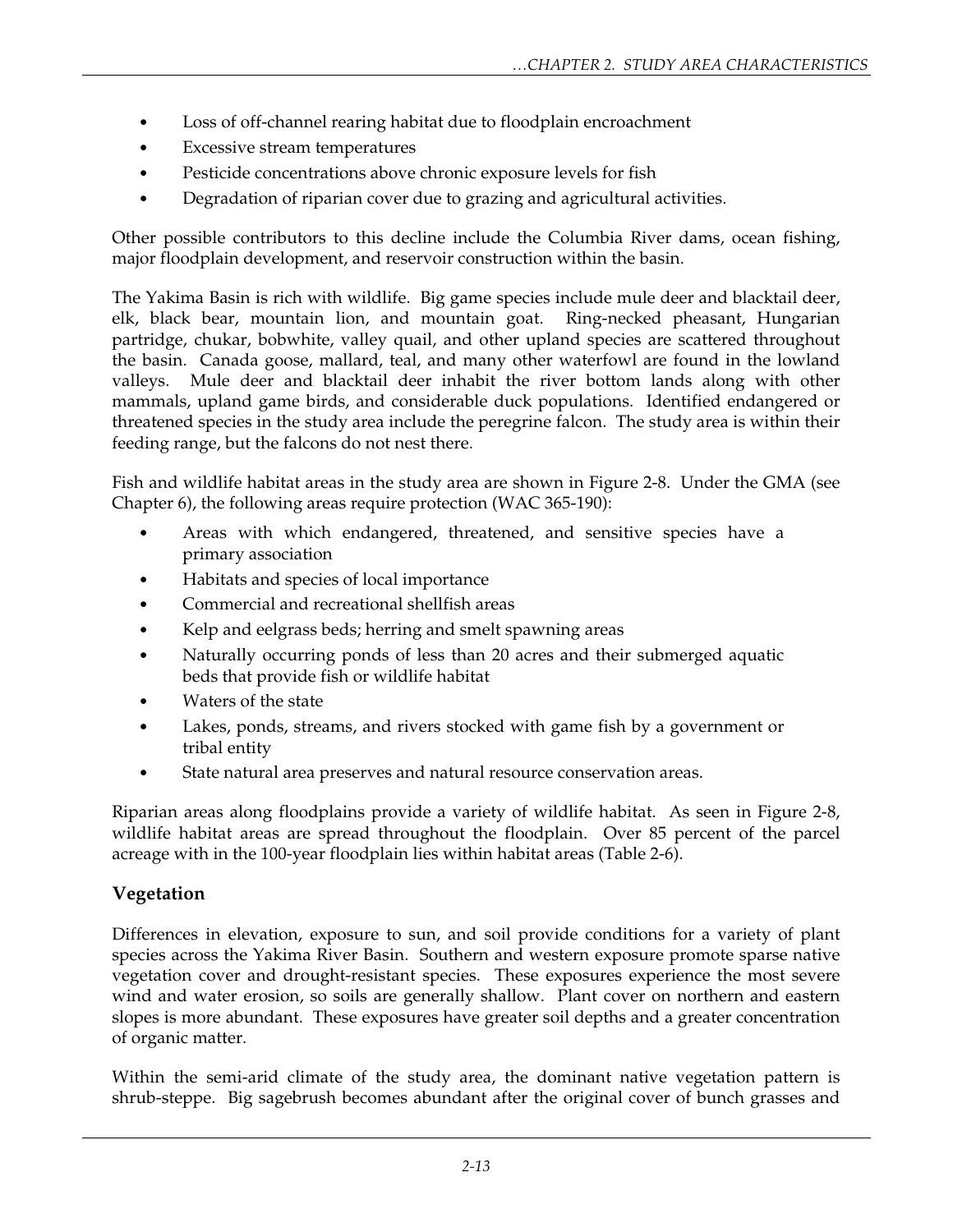smaller native perennial grasses are thinned out or destroyed by overgrazing or agricultural clearing. Semi-arid shrubs, such as rabbitbrush and hopsage, grow on shallow soils along southern exposures. Cheetgrass is the most abundant grass on the semi-arid ranges. Moisture is sufficient to allow seeds to germinate in the fall and grow in the spring.

Vegetation of the bottom lands consist of cottonwood, willow, hawthorn, wild rose, chokecherry, serviceberry, and various deciduous plant species in moist soils along streams. Greasewood and saltgrass are the principal native vegetation on saline and alkaline soils. Giant wildrye is common on low-lying, slightly saline soils. The streams of lower canyons are bordered with cottonwoods, aspens, several species of willows, alders, dogwoods, hawthorns, and many shrub species.

## **Water Quality**

Water quality continues to be a concern in the Yakima River Basin. Federal and state agencies are actively collecting data along the Yakima River and performing water quality assessments to address these concerns. Two water quality assessment programs are currently taking place: the USGS's National Water Quality Assessment (NAWQA) and Ecology's Total Maximum Daily Load (TMDL) study.

#### *National Water Quality Assessment for the Yakima River Basin*

As part of the NAWQA program, the USGS is conducting investigations to assess the quantity and quality of water resources. The Yakima River Basin is one of the assessment project areas. The goals of the program are as follows:

- To provide a nationally consistent description of current water quality conditions
- To define long-term trends in water quality
- To identify, describe, and explain the major factors that affect water quality conditions and trends.

The USGS has published several reports on water quality conditions in the Yakima River Basin. The following conditions that impair beneficial uses of the river have been identified (USGS 1991):

- Stream water quality is degraded because of poor agricultural and irrigation practices.
- Concentrations of the parameters measured to assess water quality increase downstream in the Yakima mainstem and are highest in tributaries that contain agricultural return flow.
- The Yakima River from its mouth to the Cle Elum River is designated as Class A by the State of Washington (WAC 173-201-045). Class A water quality standards for stream temperature, pH, fecal-coliform bacteria, and dissolved oxygen (Table 2-7) have not been achieved. Turbidity and phosphorus concentrations have been detected at levels that affect aquatic life.
- Water quality trends indicate increases in stream temperature, specific conductance, and nutrients.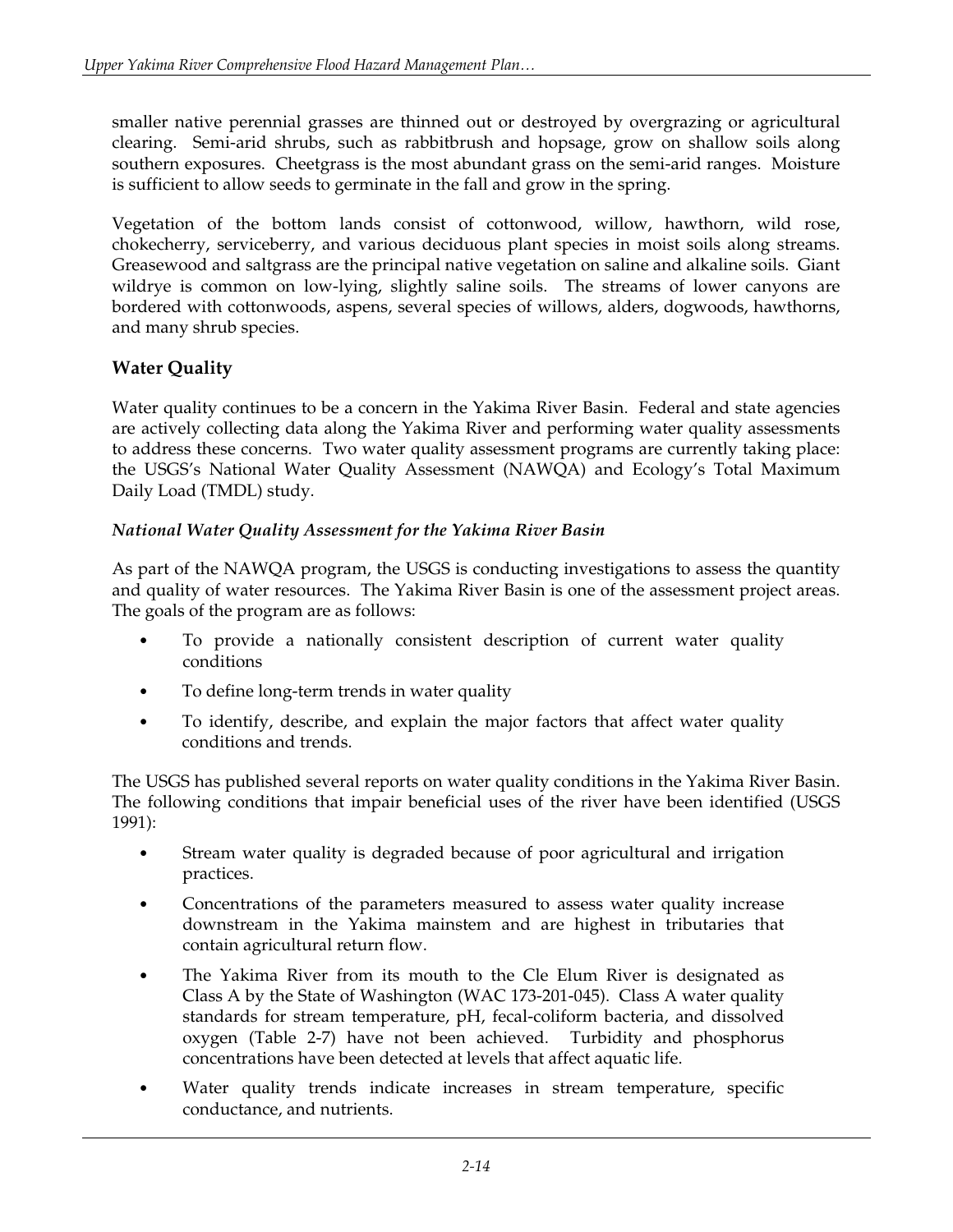- Increases in nutrients may be due to increased use of fertilizers and increased populations of livestock.
- Organic pesticides were found in water samples and fish that inhabit the lower reaches of the Yakima River.

#### TABLE 2-7. WATER QUALITY CRITERIA FOR CLASS A WATERS

- 1. Water quality shall meet or exceed the requirements for all or substantially all uses.
- 2. Fecal coliform organisms shall not exceed a geometric mean value of 100 organisms/100 mL, with not more than 10 percent of samples exceeding 200 organisms/ 100 mL.
- 3. Dissolved oxygen shall exceed 8 mg/L.
- 4. Total dissolved gas shall not exceed 110 percent of saturation at any point of sample collection.
- 5. Temperature shall not exceed 21.0° C due to human activities. When natural conditions exceed 21.0° C, no temperature increase will be allowed which will raise the receiving water temperature by greater than 0.3° C; nor shall such temperature increases, at any time, exceed  $t = 34/(T+9)$ . ("t" represents the change across the dilution zone, and "T" represents the highest existing temperature in the water classification outside of any dilution zone.)
- 6. Turbidity shall not exceed 5 NTU over background turbidity when the background turbidity is 50 NTU or less, or have more than a 10 percent increase in turbidity when the background turbidity is more than 50 NTU.
- 7. Toxic, radioactive, or deleterious material concentrations shall be below those of public health significance, or those that may cause acute or chronic toxic conditions for the aquatic biota or that may adversely affect any water use.
- 8. Aesthetic values shall not be impaired by the presence of materials or their effects, excluding those of natural origin, which offend the senses of sight, smell, touch or taste.
- $\overline{a}$ a. The temperature water quality criterion is a special condition for the Yakima River from its mouth to the Cle Elum River.

*SOURCE*: WAC 173-201-045(2)

#### *Total Maximum Daily Load*

Ecology implements water quality standards under Section 303 of the federal Clean Water Act. Section 303(d) requires states and the U.S. Environmental Protection Agency (EPA) to prioritize, and establish total maximum daily loads (TMDLs) for, all waters that fail to meet state water quality standards (i.e., "impaired water bodies"). TMDLs specify the amount of pollutants that can be discharged to a receiving stream without impairing beneficial uses. The lower Yakima River from the confluence with the Naches River to the Columbia River does not meet water quality standards (Table 2-8). Recent assessments of the Yakima River identified suspended sediment loads from irrigated agricultural areas as a serious impairment of water quality. Ecology is conducting a comprehensive study to address suspended sediment and associated pesticide and turbidity problems in the lower Yakima Basin.

The TMDL process is a systematic approach to identifying priority problems and setting specific water quality improvement goals. The study will recommend measures to reduce sediment loads, and thus DDT and turbidity associated with sediment and runoff from irrigated areas on the lower Yakima River. The study will identify irrigated subbasins that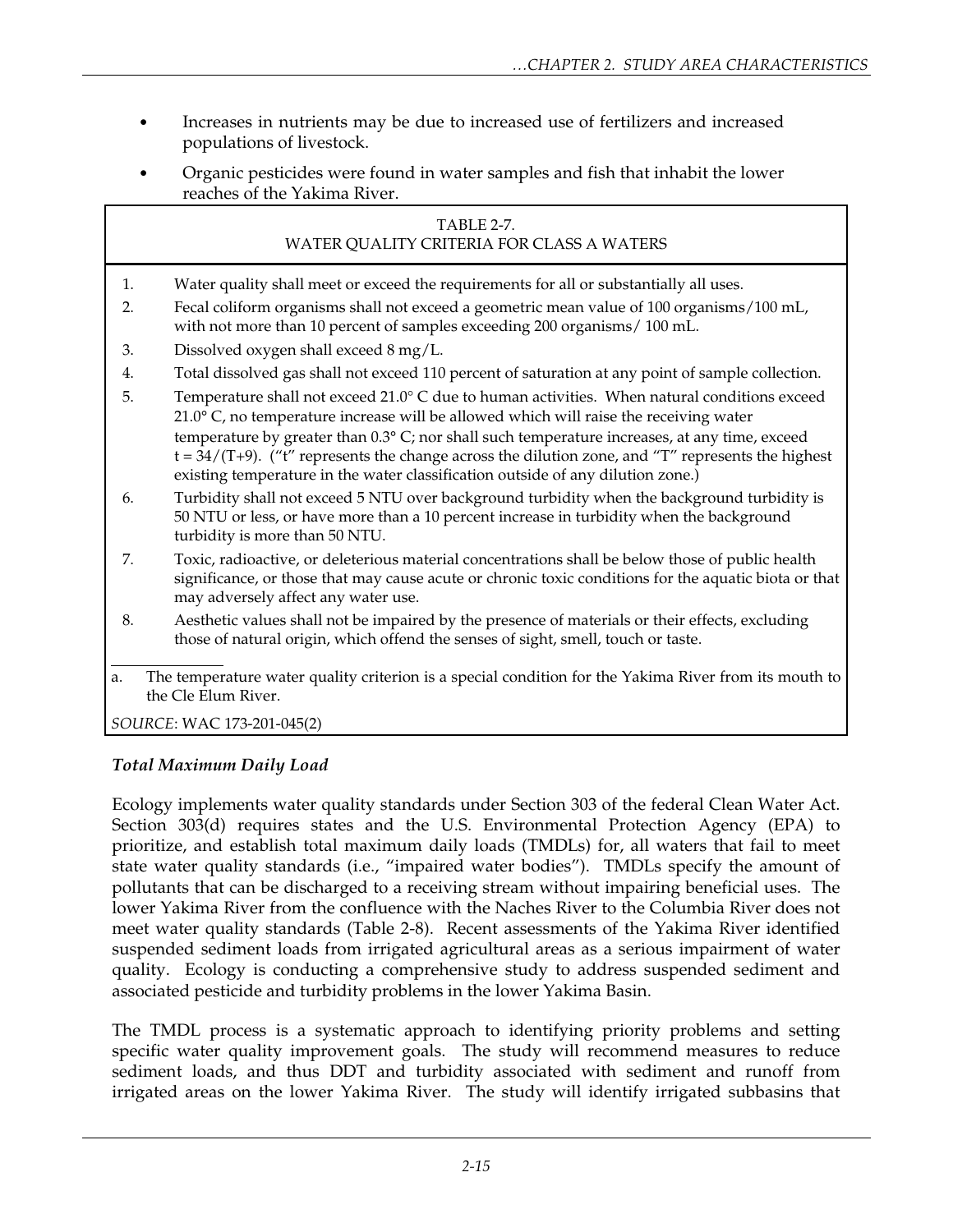contribute the greatest sediment loads, and identify and evaluate sedimentation control and water quality management measures to benefit fisheries. The TMDL evaluation will be conducted in two phases: Phase I will assess problem areas in the basin; Phase II will more closely examine one or two of the most seriously affected subbasins and derive a model for calculating load allocations for return flows. The final TMDL report will establish load allocations for total suspended solids for return flow in the Yakima River.

| <b>TABLE 2-8.</b><br>STREAMS IN CFHMP STUDY AREA NOT MEETING WATER QUALITY STANDARDS |                                                      |  |  |  |  |
|--------------------------------------------------------------------------------------|------------------------------------------------------|--|--|--|--|
| Name                                                                                 | Parameter Exceeding Standards                        |  |  |  |  |
| Yakima River from Sunnyside Dam Bridge to<br>Naches River                            | Fecal Coliform                                       |  |  |  |  |
| Naches River from Mouth to Tieton River                                              | Temperature, pH                                      |  |  |  |  |
| <b>Spring Creek</b>                                                                  | DDT                                                  |  |  |  |  |
| Wide Hollow Creek                                                                    | DDT, Dieldrin, Alpha-endosulfan, Fecal Coliform      |  |  |  |  |
| Moxee Drain                                                                          | DDT, Dieldrin, Endosulfan, Malathion, Fecal Coliform |  |  |  |  |
| Cowiche Creek                                                                        | Temperature                                          |  |  |  |  |
| SOURCE: Ecology 1994                                                                 |                                                      |  |  |  |  |

### **SOCIOECONOMIC CHARACTERISTICS**

#### **Jurisdictional Boundaries**

The study area includes portions of unincorporated Yakima County as well as the cities of Yakima, Selah, and Union Gap, which are in the central, northern, and southern portions of the study area, respectively. The unincorporated areas, primarily east of the Yakima River, include the Terrace Heights, Birchfield, and Yakima Sportmans Park areas. Approximately 73 percent of the parcel acreage within the 100-year floodplain is unincorporated Yakima County, 7 percent is within the City of Yakima, 7 percent is within the City of Union Gap, and 13 percent is within the City of Selah.

## **Population**

With the introduction of railroads and extensive irrigation projects in the late 1800s, the population of Yakima County began to grow as the arid desert of the Lower Yakima Valley was transformed into agricultural farmland and pasture. With the expansion of land area under irrigation, related industries such as food processing industries began to flourish. The rate of population growth peaked in the 1950s and began to decline during the 1960s as job opportunities became more available on the western side of the Cascades and agricultural opportunities decreased (Table 2-9). During the 1970s, population growth shifted to the suburban areas, followed by a decline in the migrant farm worker population in the 1980s. Since the mid-1980s population growth has shown a steady increase. Currently, 47 percent of Yakima County residents live in unincorporated areas; recent trends indicate a relatively higher increase in growth within unincorporated areas of the County.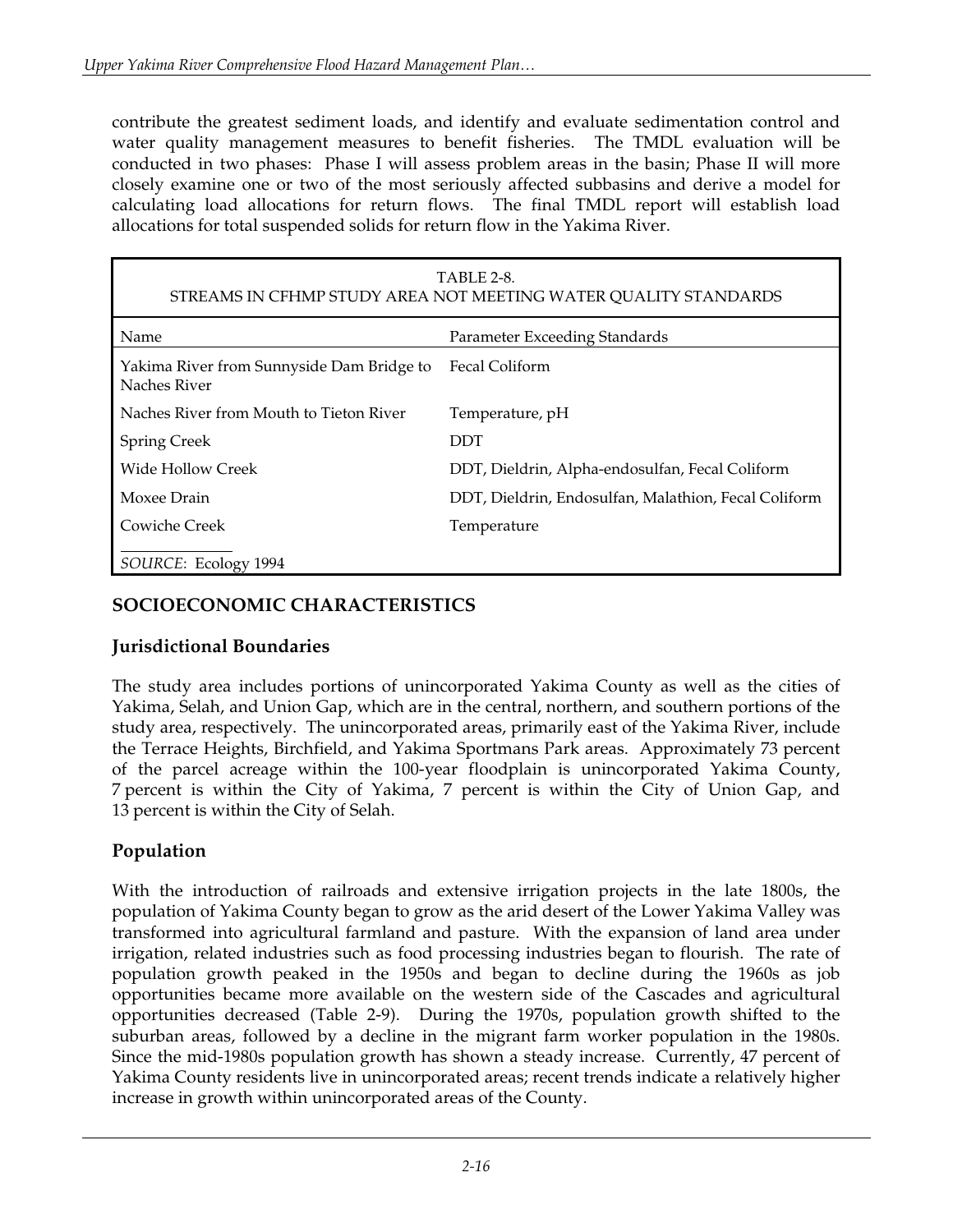| TABLE 2-9.<br>YAKIMA COUNTY POPULATION HISTORY AND PROJECTIONS                                                                                            |            |          |  |  |  |
|-----------------------------------------------------------------------------------------------------------------------------------------------------------|------------|----------|--|--|--|
| Year                                                                                                                                                      | Population | % Change |  |  |  |
| 1910                                                                                                                                                      | 41,709     |          |  |  |  |
| 1920                                                                                                                                                      | 63,710     | 52.8     |  |  |  |
| 1930                                                                                                                                                      | 77,402     | 21.5     |  |  |  |
| 1940                                                                                                                                                      | 99,019     | 27.9     |  |  |  |
| 1950                                                                                                                                                      | 135,723    | 37.1     |  |  |  |
| 1960                                                                                                                                                      | 145,112    | 6.9      |  |  |  |
| 1970                                                                                                                                                      | 145,212    | 0.1      |  |  |  |
| 1980                                                                                                                                                      | 172,508    | 18.8     |  |  |  |
| $1990^{\circ}$                                                                                                                                            |            |          |  |  |  |
| Unincorporated                                                                                                                                            | 88,214     |          |  |  |  |
| Incorporated                                                                                                                                              | 100,609    |          |  |  |  |
| Total                                                                                                                                                     | 188,214    | 9.5      |  |  |  |
| $1994^{\circ}$                                                                                                                                            |            |          |  |  |  |
| Unincorporated                                                                                                                                            | 94,248     | 6.8      |  |  |  |
| Incorporated                                                                                                                                              | 107,852    | 7.2      |  |  |  |
| Total                                                                                                                                                     | 202,100    | 7.4      |  |  |  |
| Yakima County Population Estimates from 1990 to 1994 are from State of Washington Office of<br>a.<br>Financial Management.<br>SOURCE: Yakima County 1995. |            |          |  |  |  |

Population densities in the study area are greatest west of the Yakima River and I-82, where the cities of Selah, Yakima, and Union Gap are located. The largest population density east of the Yakima River is in the Terrace Heights area.

## **Land Use**

Current land uses in the Yakima River 100-year floodplain are predominantly rural. However, increasing population and ongoing development pressures may result in changing land uses. Existing land use information was obtained from the County in the form of GIS and parcel databases. The 100-year floodplain is approximated by existing GIS data and revised preliminary FEMA maps. This preliminary information was analyzed and compiled into maps and tables for this study.

The 100-year floodplain in the study area encompasses more than 7,900 acres. Land uses in the floodplain are diverse, and include residential development, agriculture, transportation, trade, and recreation (Figure 2-9). Ownership is primarily private, with minor government ownership in the upper and lower reaches.

Parcels in the floodplain have a total assessed value of \$72.4 million, of which improved parcels with structures account for \$60.8 million. The average assessed value per parcel is \$62,435. Figure 2-10 shows the distribution of assessed parcel value in the floodplain. In general, parcels values are higher in the upper and lower reaches. Numerous floodplain parcels in the middle reach have no building improvements.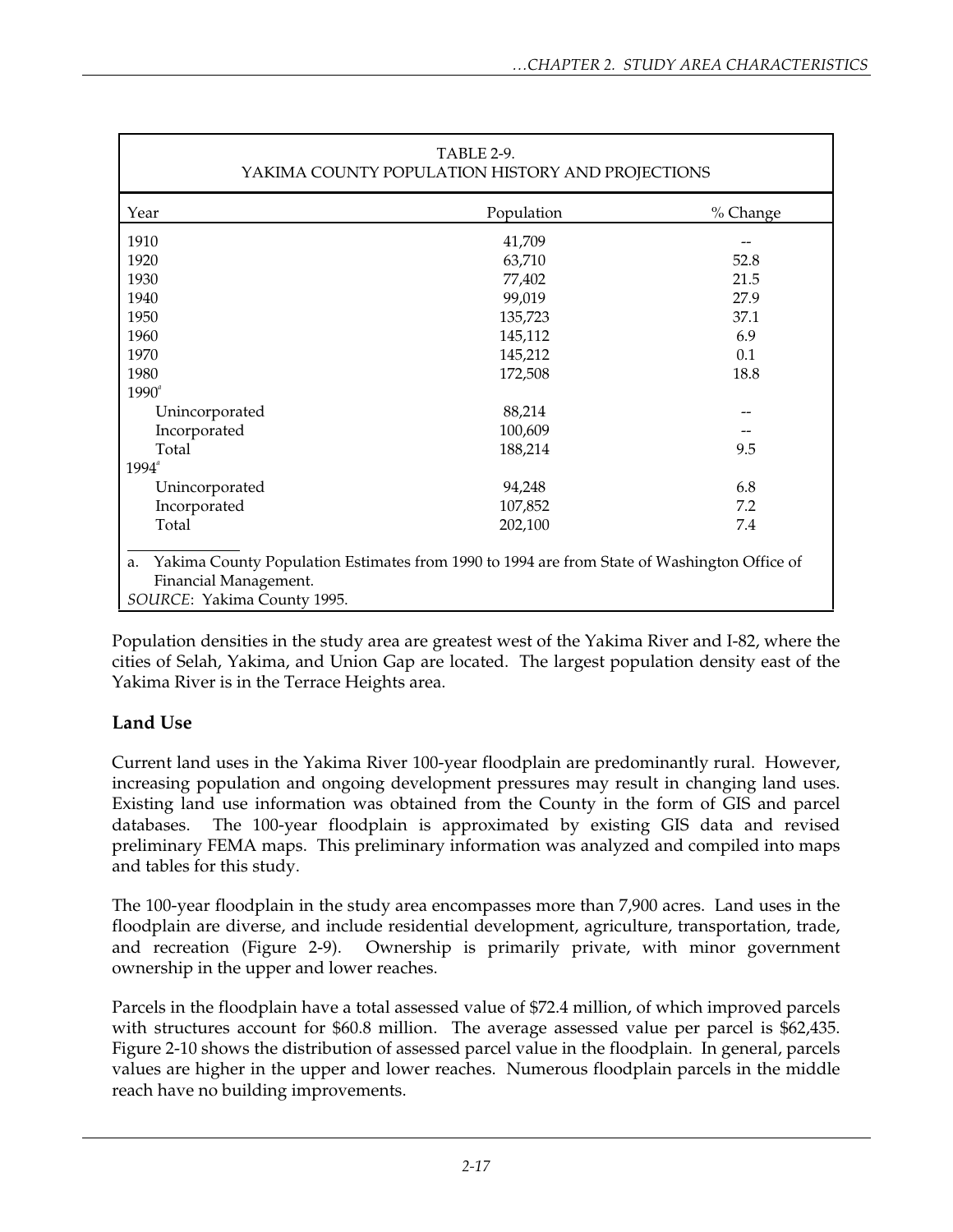Of the more than 1,100 parcels in the floodplain, 35 percent are classified *residential*, 24 percent *resource production and extraction*, and 27 percent *undeveloped land*, representing 7.8 percent, 59.3 percent, and 19.1 percent of the parcel acreage within the floodplain, respectively (Table 2-10). Parcel acreage is primarily resource production and extraction in the upper reach, undeveloped land and resource production and extraction in the middle reach, and resource production and extraction in the lower reach.

| <b>TABLE 2-10.</b><br>LAND USE DISTRIBUTION IN FLOODPLAIN STUDY AREA |         |         |         |         |  |  |
|----------------------------------------------------------------------|---------|---------|---------|---------|--|--|
| Land Use Category                                                    | Parcels | Percent | Acreage | Percent |  |  |
| Residential                                                          | 407     | 35.1    | 621     | 7.8     |  |  |
| Resource Production and Extraction                                   | 280     | 24.1    | 4.725   | 59.3    |  |  |
| Undeveloped Land                                                     | 314     | 27.1    | 1.519   | 19.1    |  |  |
| Water                                                                | 22      | 1.9     | 95      | 1.2     |  |  |
| Manufacturing                                                        | 8       | 0.7     | 173     | 2.2     |  |  |
| Transportation, Communication and Utilities                          | 55      | 4.7     | 397     | 4.9     |  |  |
| Trade                                                                | 29      | 2.5     | 40      | 0.5     |  |  |
| <b>Services</b>                                                      | 19      | 1.6     | 176     | 2.2     |  |  |
| Cultural, Entertainment and Recreational                             | 26      | 2.2     | 220     | 2.8     |  |  |
| Total                                                                | 1.161   | 100.0   | 7.967   | 100.0   |  |  |

#### *Parcel Size in the Floodplain*

Parcels in the 100-year floodplain range from over 375 acres to less than 1 acre (Table 2-11). Of over 1,100 parcels in the floodplain, nearly 54 percent are smaller than 2 acres and 83 percent are smaller than 10 acres. However, 76 percent of floodplain acreage is in parcels larger than 10 acres. Similarly, 70.2 percent of parcels along the Yakima River shoreline are smaller than 10 acres, but 83.4 percent of shoreline acreage is in parcels larger than 10 acres.

| <b>TABLE 2-11.</b><br>PARCEL SIZE DISTRIBUTION IN FLOODPLAIN STUDY AREA   |                |               |              |               |            |           |  |
|---------------------------------------------------------------------------|----------------|---------------|--------------|---------------|------------|-----------|--|
| Parcel Size<br>100-Year Floodplain<br>Shoreline<br>Open Space Designation |                |               |              |               |            |           |  |
| (acres)                                                                   | $\rm No. / \%$ | Acreage/ $\%$ | $\rm No./\%$ | Acreage/ $\%$ | $No. / \%$ | Acreage/% |  |
| $0 - 2$                                                                   | 631/54.4       | 359/4.5       | 108/35.3     | 86/2.2        | 9/9.7      | 10/0.4    |  |
| $2 - 5$                                                                   | 218/18.8       | 695/8.7       | 57/18.6      | 191/5.0       | 19/20.4    | 72/3.1    |  |
| $5 - 10$                                                                  | 116/9.9        | 857/10.8      | 50/16.3      | 364/9.4       | 18/19.4    | 129/5.6   |  |
| $10 - 50$                                                                 | 173/14.9       | 3,627/45.5    | 81/26.5      | 1,753/45.5    | 35/37.6    | 787/34.3  |  |
| 50-100                                                                    | 16/1.4         | 981/12.3      | 6/2.0        | 412/10.7      | 8/8.6      | 523/22.8  |  |
| $100+$                                                                    | 7/0.6          | 1,448/18.2    | 4/1.3        | 1,050/27.2    | 4/4.3      | 776/33.8  |  |
| Total                                                                     | 1,161/100      | 7.967/100     | 306/100      | 3,856/100     | 93/100     | 2,297/100 |  |

Large parcels are generally located in agricultural areas and in the upper and lower study reaches. Parcel sizes are smaller closer to the City of Yakima.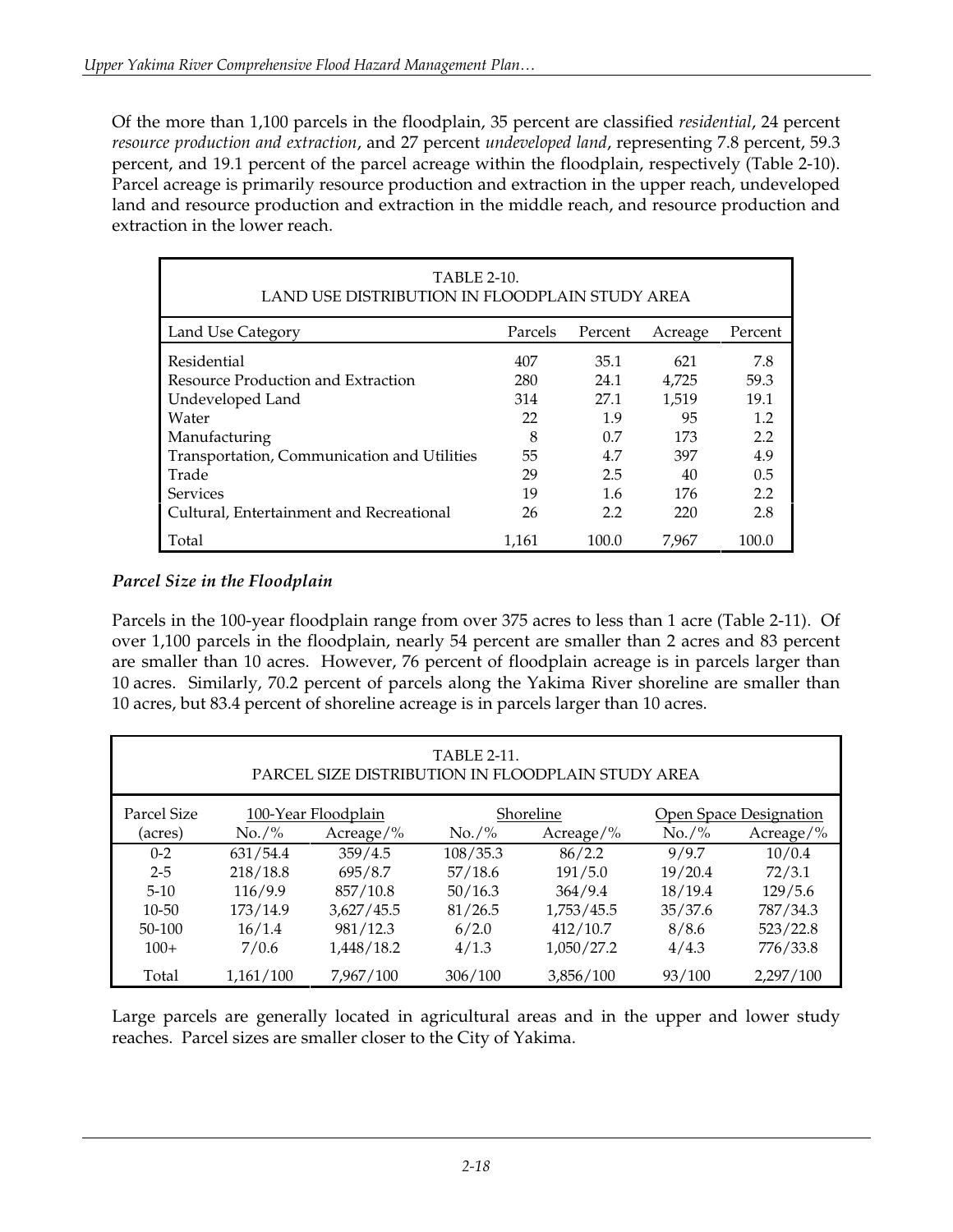#### *Open Space in the Floodplain*

Figure 2-11 shows designated open space parcels in the 100-year floodplain. These parcels are highly concentrated in the upper and lower study reaches, west of the Yakima River in the upper reach and east of the river in the lower reach. They make up over 28 percent of the land area in the 100-year floodplain (Table 2-12); 33 percent, 2.8 percent, and 35.6 percent of the area in the upper, middle, and lower reaches, respectively. Fewer open space parcels exist in the urbanized areas surrounding the City of Yakima. Open space acreage primarily consists of parcels larger than 10 acres.

| <b>TABLE 2-12.</b><br>OPEN SPACE CLASSIFIED PARCELS IN FLOODPLAIN STUDY AREA |         |         |       |         |  |  |  |
|------------------------------------------------------------------------------|---------|---------|-------|---------|--|--|--|
| Classification                                                               | Parcels | Percent | Acres | Percent |  |  |  |
| Open Space                                                                   | 93      | 8.0     | 2,297 | 28.8    |  |  |  |
| Non-Open Space                                                               | 1,068   | 92.0    | 5,670 | 71.2    |  |  |  |
| Total                                                                        | 1,161   | 100.0   | 7.967 | 100.0   |  |  |  |

## *Current Zoning in the Floodplain*

Current Yakima County zoning is shown in Figure 2-12. Zoning classifications are shown in Table 2-13. In the upper reach, agricultural and general rural zoning account for over 88 percent of the 100-year floodplain. In the lower reach, over 90 percent of the 100-year floodplain is zoned exclusive agricultural and general rural. In the middle reach, 47.8 percent of the area is within the City of Yakima; the city's zoning was not obtained for this study. For unincorporated Yakima County in the middle reach, current zoning is primarily suburban residential and general rural. Higher concentrations of residential and commercial zoning can be expected in this urbanized reach.

| <b>TABLE 2-13.</b><br>ZONING DISTRIBUTION IN THE FLOODPLAIN STUDY AREA |         |         |         |         |  |  |  |
|------------------------------------------------------------------------|---------|---------|---------|---------|--|--|--|
|                                                                        | No. of  |         |         |         |  |  |  |
| Zoning Classification <sup>®</sup>                                     | Parcels | Percent | Acreage | Percent |  |  |  |
| General Rural (GR)                                                     | 709     | 61.1    | 3,861   | 48.5    |  |  |  |
| General Agricultural (GA)                                              | 28      | 2.4     | 953     | 12.0    |  |  |  |
| Exclusive Agricultural (EA)                                            | 25      | 2.2     | 735     | 9.2     |  |  |  |
| Suburban Residential (SR)                                              | 225     | 19.4    | 523     | 6.6     |  |  |  |
| Residential (R)                                                        | 33      | 2.8     | 257     | 3.2     |  |  |  |
| Rural Residential (RR)                                                 | 11      | 0.9     | 69      | 0.9     |  |  |  |
| County Zone M1 (M1)                                                    | 5       | 0.4     | 9       | 0.1     |  |  |  |
| Planned Development (PD)                                               | 1       | 0.1     | 8       | 0.1     |  |  |  |
| One-Family Residential (R-1)                                           | 1       | 0.1     | 3       | 0.0     |  |  |  |
| Highway Commercial (HC)                                                |         | 0.1     | 2       | 0.0     |  |  |  |
| Non-County Zoning Jurisdiction (LIM)                                   | 122     | 10.5    | 1,547   | 19.4    |  |  |  |
| Total                                                                  | 1,161   | 100.0   | 7,967   | 100.0   |  |  |  |
| Zoning classification for parcels within the 100-year floodplain<br>a. |         |         |         |         |  |  |  |